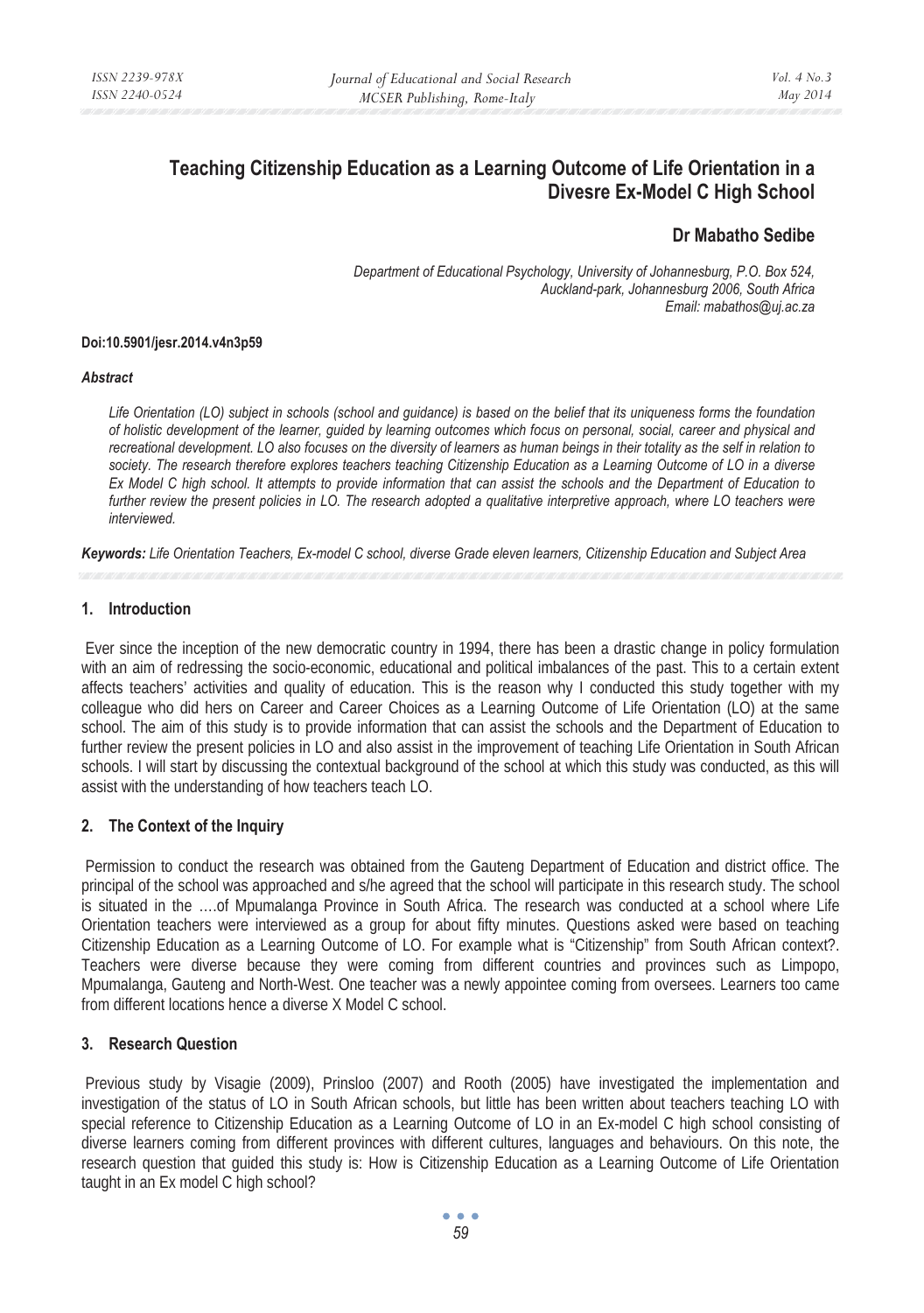#### **4. The Aim of the Study**

The aim of the study is to:

 Explore and describe how Citizenship Education as a Learning Outcome of Life Orientation is taught in an Ex model C high school.

#### **5. Theoretical Framework**

This research followed the theoretical framework of Vygotsky's, which is the socio-cultural (social interaction) theory. This theory plays a role in the development of cognition through mediation as Vygotsky (1978) states that every function in the child's cultural development appears twice: first on the social level (between people), and later on the individual level (inside the child) .This theory is therefore relevant to this study as it focuses on the interaction between individuals within a complex society embroiled by various factors. Through interaction and group discussion in LO class, learners and teachers will be able to learn more about what Citizenship Education is all about. Vygotsky (1978) further mentions that the educational process leads to the child's cognitive development, but does not coincide with it.

It can thus be emphasised that the preceding theoretical framework is important and relevant to this study, as we are in the currently changing society and education system that needs constant positive interaction between the developing child and the experienced knowledgeable adult, who is capable of producing in the child the appropriate life and learning skills that will enable him/her to gradually gain control over real life. This implies that mediation and discussion can be viewed as important approach that can lead in most cases to the successful mastery of tasks and knowledge jointly done by the teacher and learners in a teaching and learning situation. Mediation between individuals through diverse tools such as language, people and communication media, in complex levels of system such as families, schools and communities thus plays a significant role in the holistic development of learners.

#### **6. Life Orientation as a Compulsory Subject in Schools**

Life orientation (LO) became a compulsory subject in schools after 1994 when South Africa became a democratic country. Life Orientation was formally called school guidance prior 1994 in South Africa and it was found that this school guidance was full of disadvantages such as being too rigid and also not being a holistic interdisciplinary subject. It is based on the belief that lays the foundation of holistic development of the learner because its definition deals with "self in society". LO is further guided by Learning Outcomes which focus on personal, social, career, citizenship education and physical and recreational movement. LO also focuses on the diversity of learners as human beings in their totality as the self in relation to society

The underlying principle is that LO seems to be undermined by some schools ever since it became a compulsory subject as advocated by the National Curriculum Statement (NCS) (2003). The aim of NCS is to develop the full potential of each learner as a citizen of a democratic society and this poses a problem to some LO teachers. The argument is that if teachers are not committed to teaching LO as a subject to learners, how will learners acknowledge that Citizenship Education as a Learning Outcome would assist in the actualisation of their holistic development? Secondly how will they know more about information on values and rights, social justice and other contentious issues as mentioned in the National Curriculum Statement Grade (NCS) 10-12 (2003)?. These questions thus guided the researcher to explore teachers teaching citizenship education as a learning outcome of LO in an ex-model c high school in South Africa. Learning Outcome in this study means what the learners are expected to learn and achieve at the end of the taught subject content while ex model school refers to those schools which were meant to be for white learners only prior 1994.

#### *6.1 Citizenship Education as a Learning Outcome of LO*

According to NCS 10-12 (2003) Citizenship Education encourages acceptance of diversity and commitment to the values and principles espoused in the Constitution of the Republic of South Africa. In this SA Constitution Act 108 of (1996), issues such as the right to Education, right to privacy, discrimination on the basis of race, religion, culture, gender, age, ability and language etc. are addressed. These issues contribute to the development of responsible citizens if learners are clearly taught about them. LO teachers should thus teach these issues or topics using Learner Teacher Support Materials (LTSM) and teaching methods relevant to the content with an aim of achieving the intended lesson outcomes.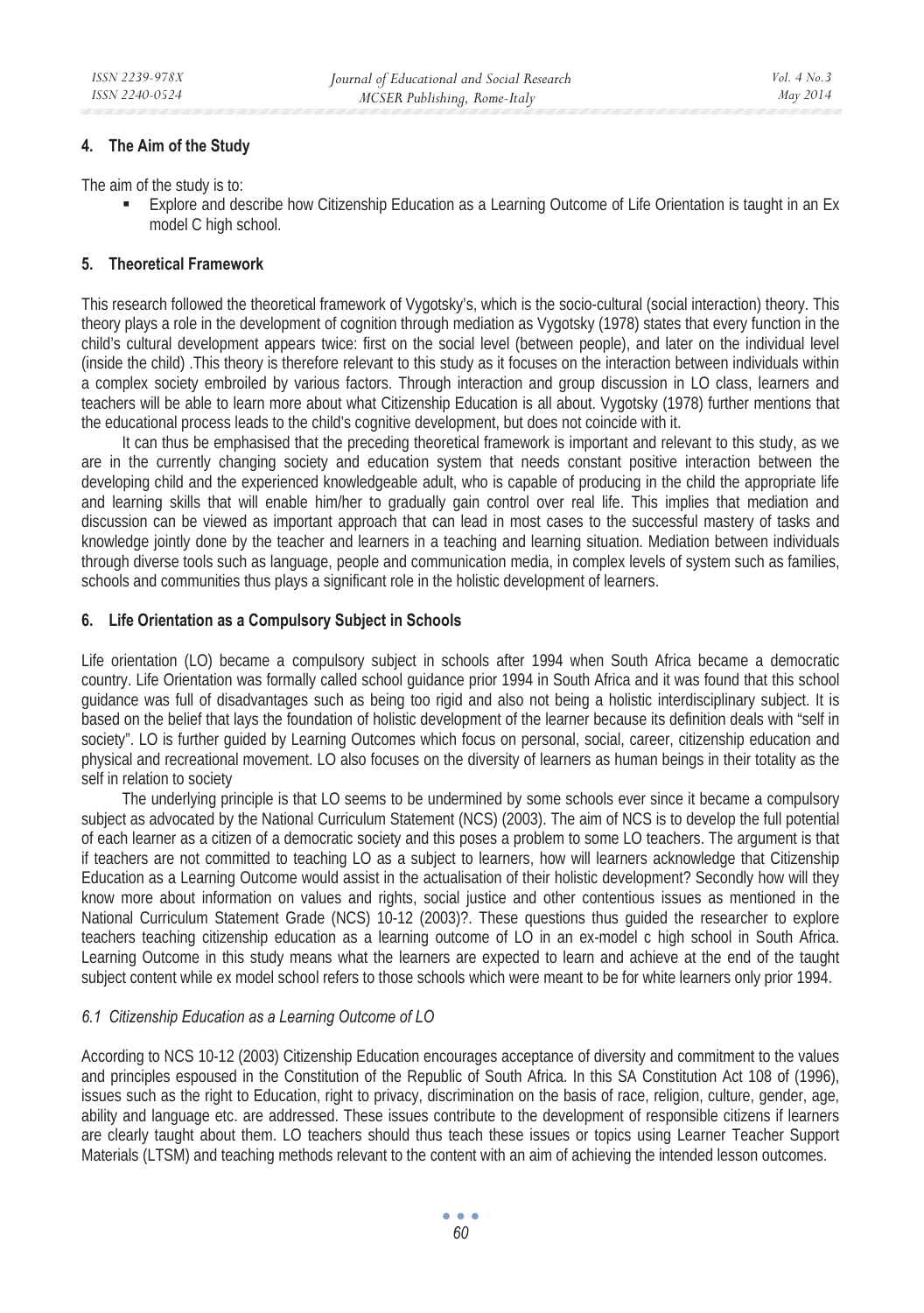## **7. Research Method and Design**

In this study the researcher used a qualitative interpretive approach to obtain a more detailed understanding of the teaching of Citizenship Education as a Learning Outcome of LO in an Ex model C high school. This is supported by Henning, Van Rensburg & Smit (2004), when stating that qualitative studies are those which aim for depth rather than quantity of understanding. Ezzy (2002), adds that qualitative methods are those which identify a person's understanding of the situation as something to be discovered rather than assumed. This means that the researcher is given the opportunity to explore the events in detail and be closer to the context. The researcher therefore employed this method in order to explore and interpret the teaching of Citizenship Education as a Learning Outcome of LO in a diverse Ex- model C high school.

## **8. Data Collection Method**

Data was collected thorough semi-structured focus group interviews. This method was chosen so as to encourage discussion and the development of ideas from the participants and allow them to engage in social interactions According to McMillan and Schumacher (2001), in focus group interviews a sampled group of people are interviewed, rather than each person individually. A typical focus group session consists of a small number of participants under the guidance of a facilitator, usually called the moderator Berg (1995). Focus groups in this study thus consisted of one group of ten diverse teachers (male and female teachers from different races, cultures, speaking different languages and backgrounds). The teachers were asked questions based on the teaching of Citizenship Education as a Learning Outcome of LO. Questions such as what are the Learning Outcomes of Citizenship Education as well as do they take this subject seriously at their schools were asked.

All the interviews were recorded in a journal (with the participants' permission) and transcribed verbatim, as the researcher was not having an audio-tape

Data was used in the proceeding section for the interpretation of teaching Citizenship Education as a Learning Outcome of LO in a diverse Ex model C high school in which this study was conducted.

#### **9. Ethical Issues**

- Permission to conduct this study was granted by that particular school.
- Permission to participate in this study was also sought from the Life Orientation teachers and that was granted.
- Detailed information on the purpose of the research was given to the LO teachers during a briefing session.
- All reasonable efforts were applied in the research process to ensure confidentiality.
- The anonymity of the participants was protected.
- Participants were informed that participation is voluntary and that they can withdraw from the research study at any time without any penalty.

#### **10. Findings and Discussion of the Results**

From the focus group interviews, LO participants reported that Life Orientation as a subject is still not taken seriously at the school. Some of the reasons given were that some teachers and school management team use LO periods to cover the syllabus of other subjects regarded as important. Some do not take it seriously because it is not written as an external national education grade twelve subject. These responses are in line with what Visagie (2009) mentioned when stating that there have been arguments made that LO is undermined even if it is also an important subject. Visagie (2009) further added that there is the apparent lack of commitment in many schools to uplift the state and status of this vitally important subject and in some schools especially in the rural areas teachers do not have adequate subject knowledge. From the researcher's experience at University level, LO lecturers should collaborate with the Department of Education with an attempt to restructure the subject further.

## **11. Recommendation**

Based on the preceding discussion the researcher thus recommends that: LO as a subject should be revisited, revised